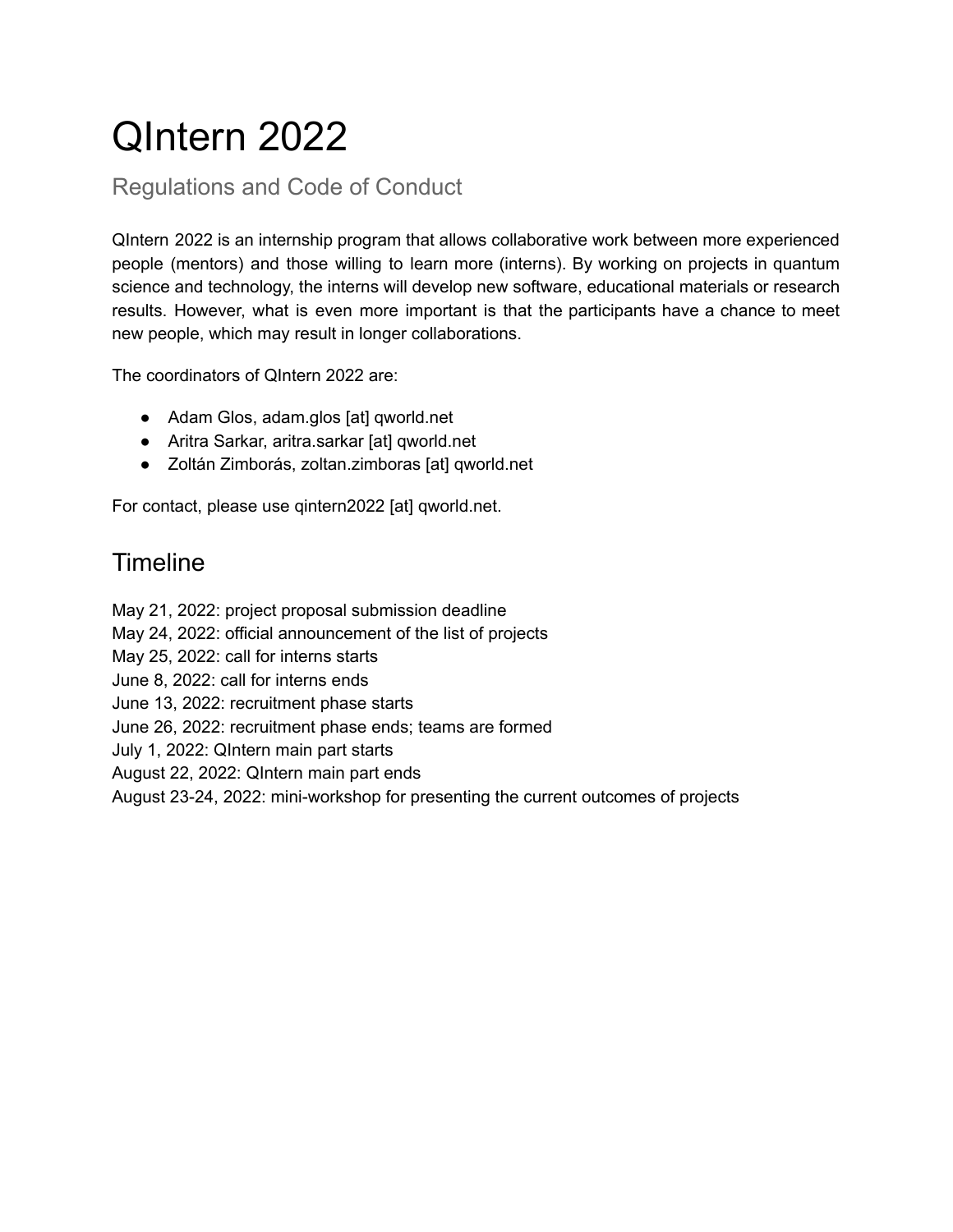### **Glossarv**

**Mentor** is a person leading a project.

**Intern** is a person working on a project individually or as a part of a team under the supervision of mentor(s).

Mentors and interns are **participants** of the QIntern 2022.

# **Regulations**

## General rules

Each participant must agree to obey the Code of Conduct of **[QKitchen](https://gitlab.com/qkitchen/qworld-documentation/-/blob/dda01f1b5e88a324931271fd57487c86771b0e93/general/code_of_conduct/coc_qkitchen_2020_03_30.md)** (the Git workspaces where QIntern project files will be hosted) and QIntern2022 (below). Furthermore, every participant must agree to obey the rules of the project (if any), and the project's specific code of conduct (if any), and then she or he should behave accordingly.

Each project must be hosted in the repository specified by QKitchen coordinators (GitLab or GitHub) until the end of QIntern2022. Some exceptions can be made by the coordinators of the QIntern2022.

Mentor(s) may propose up to 5 projects for the call. Coordinators will follow a rule that mentor(s) can lead at most 3 different projects. Furthermore, coordinators may prioritize choosing different projects in order to increase diversity among the participating mentors.

Mentors agree to share their name, affiliation and personal website (if provided) publicly on our website and other channels. Interns agree to share their name, affiliation and personal website (if provided) once they join the QIntern 2022 project on our website and other channels. Coordinators may restrict websites to be ones from the official services like Google Scholar, Scopus, LinkedIn, academic website, etc. Mentors emails may be shared with participants of corresponding projects during the communication. This information is required to carry out the communication strategy of the QIntern 2022. Mentors agree to put names and brief descriptions of their projects on the official website of QWorld.

The final decision about who will join the project will be made by mentor(s), acknowledged by the coordinators. A mentor should not apply as an intern for any project. One intern can take part in at most one project. An intern may propose his/her own project, which needs to be approved by the coordinators and conducted by one of the mentors taking part in the event.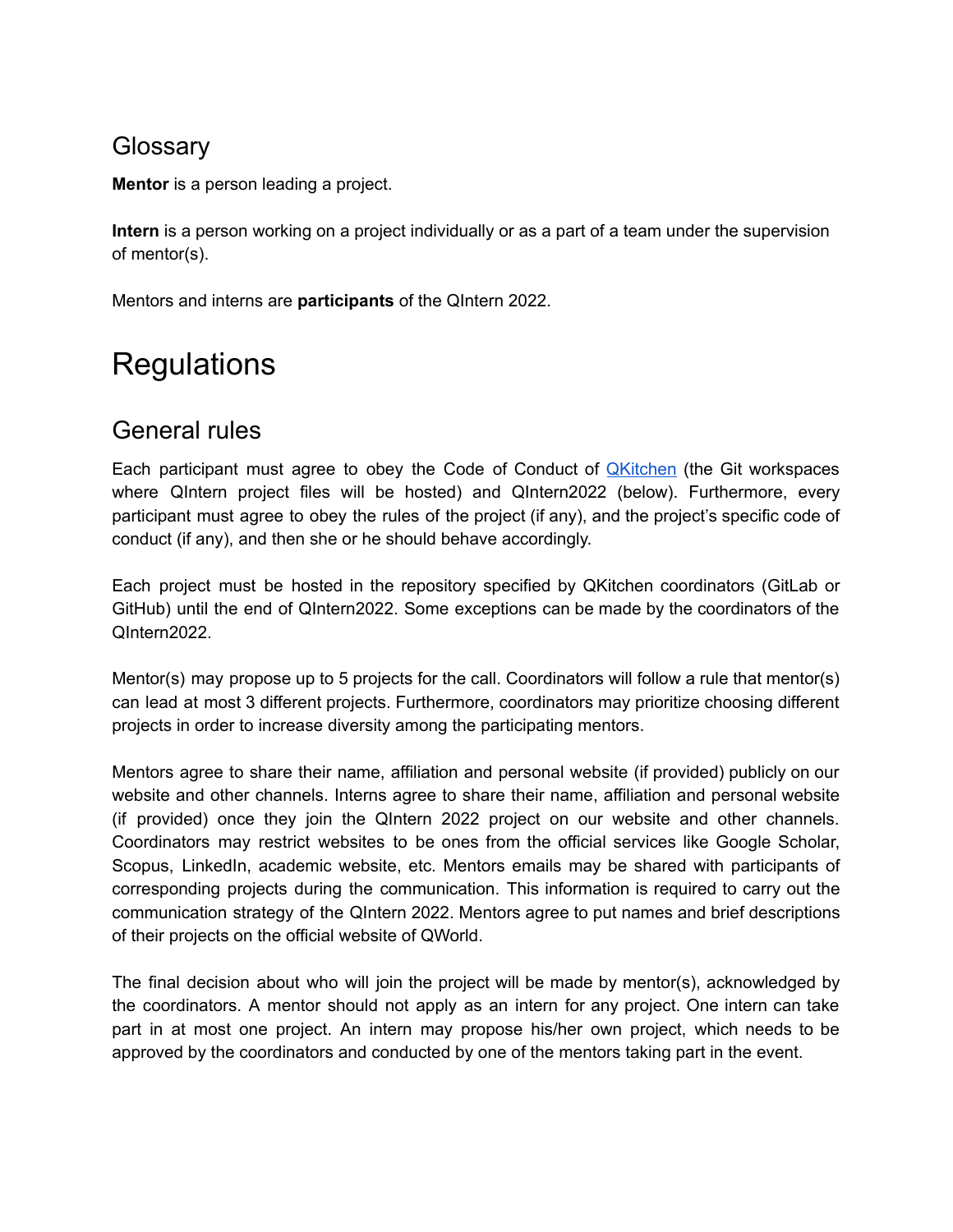The common communication language throughout QIntern2022 is English. The outputs of each project must be at least in English. Some exceptions can be made by the coordinators of the QIntern2022, e.g. translation of existing educational materials into the local language.

The QIntern 2022 project will be held on a dedicated Discord workspace. Participants agree to follow information posted on the Discord workspace.

### Licenseship and ownership

The content, documentation, texts, graphics, and similar materials are licensed under [CC-BY-4.0](https://creativecommons.org/licenses/by/4.0/legalcode), while code and software are licensed under Apache [License](http://www.apache.org/licenses/LICENSE-2.0) 2.0. Mentors may choose a different open-source license if acknowledged by the coordinators of QIntern 2022. The license must be explicitly written on a file in the project directory, e.g., "LICENSE".

Each participant is the owner of the part that she or he developed or prepared. However, every participant must agree to obey the license of the project. All projects will be **free to use**, independently of who will be the owner. QWorld does not take responsibility for the form and quality of the work produced.

## Finalization of the project

Each successful or partially successful project should end with a short presentation made by participants working on the project. The presentation should contain the description of produced materials, but we also encourage intern(s) to provide their impression of the project itself, and how they were able to improve with the help of the QIntern2022 program.

Depending on the grade given by the mentors of the projects, interns may receive a diploma confirming their participation in the QIntern 2022 program. Furthermore, during the mini-workshop 3 best projects and 3 best presentations will be chosen - all active participants of the projects will receive a copy of the diploma confirming outstanding results.

We suggest participants of each successful or partially successful project to define a set of rules for further development of the project. If participants wish to continue working on the project, they agree to continue it as part of the Research Project activity, see qworld.net/research-projects.

At the end of QIntern2022, a proper annotation is required that the project was developed during QIntern 2022 organized by QWorld. The [logo](https://gitlab.com/qkitchen/qworld-documentation/-/blob/release/images/QWorld/QWorld.png) of QWorld should be included at least once in the file "README.md" appropriately. All contributors must be explicitly written on a file in the project directory, e.g., "Credits.md" or "README.md".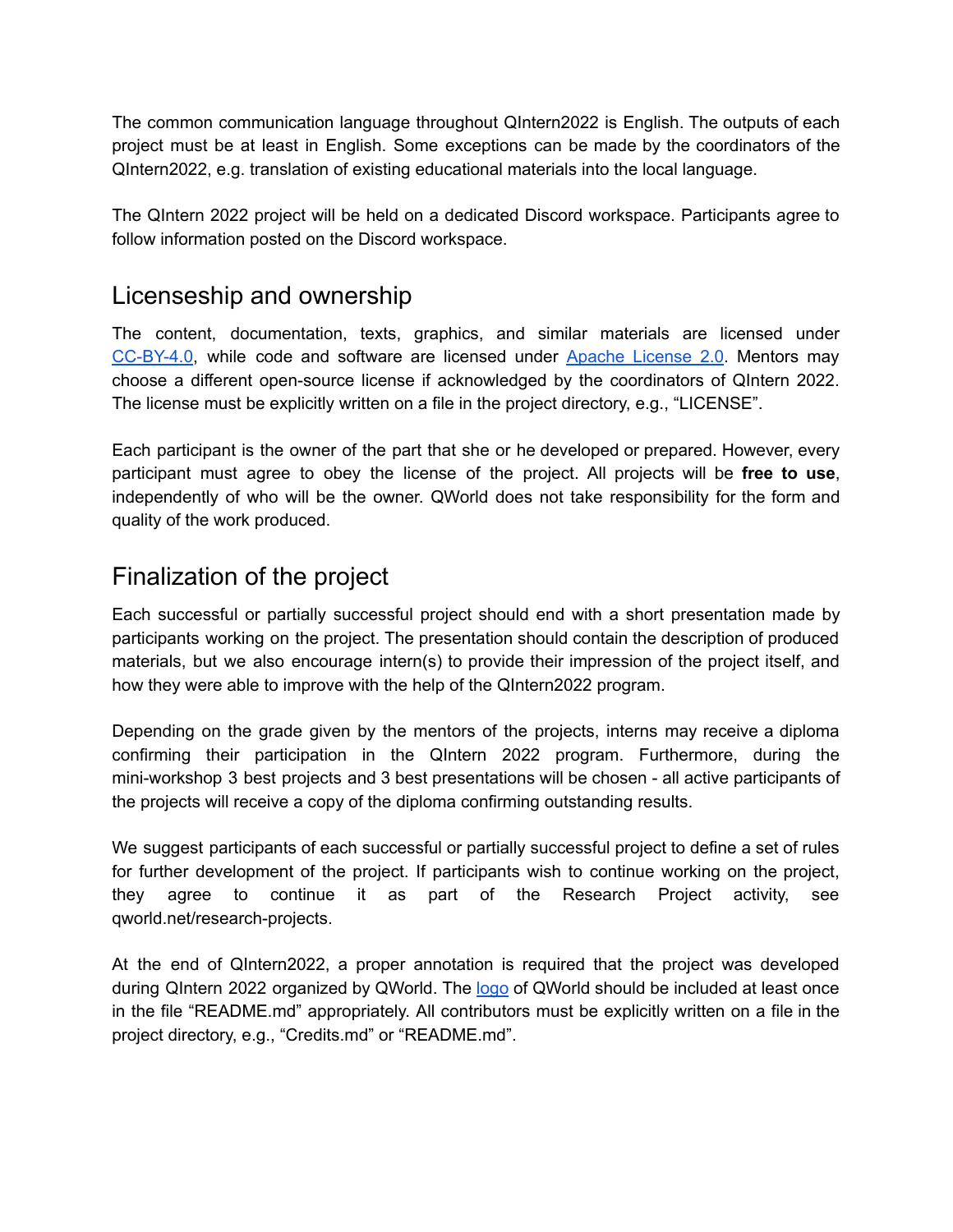# Code of Conduct

This isn't an exhaustive list of things that you should respect or can't do. Rather, take it in the spirit in which it's intended - a guide to make it easier to enrich all of us and the technical communities in which we participate.

Participants are required to agree with the following Code of Conduct. Coordinators will enforce this code throughout the event. We expect cooperation from all participants to help ensure a safe environment for everybody.

### Expected Behavior

The following behavior is expected and requested of all community members:

- Be friendly and patient.
- Be welcoming. We strive to be a community that welcomes and supports people of all backgrounds and identities. This includes, but is not limited to members of any race, ethnicity, culture, national origin, color, immigration status, social and economic class, educational level, sex, sexual orientation, gender identity and expression, age, size, family status, political belief, religion, and mental and physical ability.
- Be considerate. Your work can be used by other people, and you, in turn, will depend on the work of others. Any decision you take will affect users and colleagues, and you should take those consequences into account when making decisions. Remember that we're a world-wide community, so you might not be communicating in someone else's primary language.
- Be respectful. Not all of us will agree all the time, but disagreement is no excuse for poor behavior and poor manners. We might all experience some frustration now and then, but we cannot allow that frustration to turn into a personal attack. It's important to remember that a community where people feel uncomfortable or threatened is not a productive one. Members of the QWorld community should be respectful when dealing with other members as well as with people outside the QWorld community.
- Be careful in the words that you choose. We are a community of professionals, and we conduct ourselves professionally. Be kind to others. Do not insult or put down other participants. Harassment and other exclusionary behavior aren't acceptable. This includes, but is not limited to:
	- violent threats or language directed against another person;
	- discriminatory jokes and language;
	- posting sexually explicit or violent material;
	- posting (or threatening to post) other people's personally identifiable information ("doxing");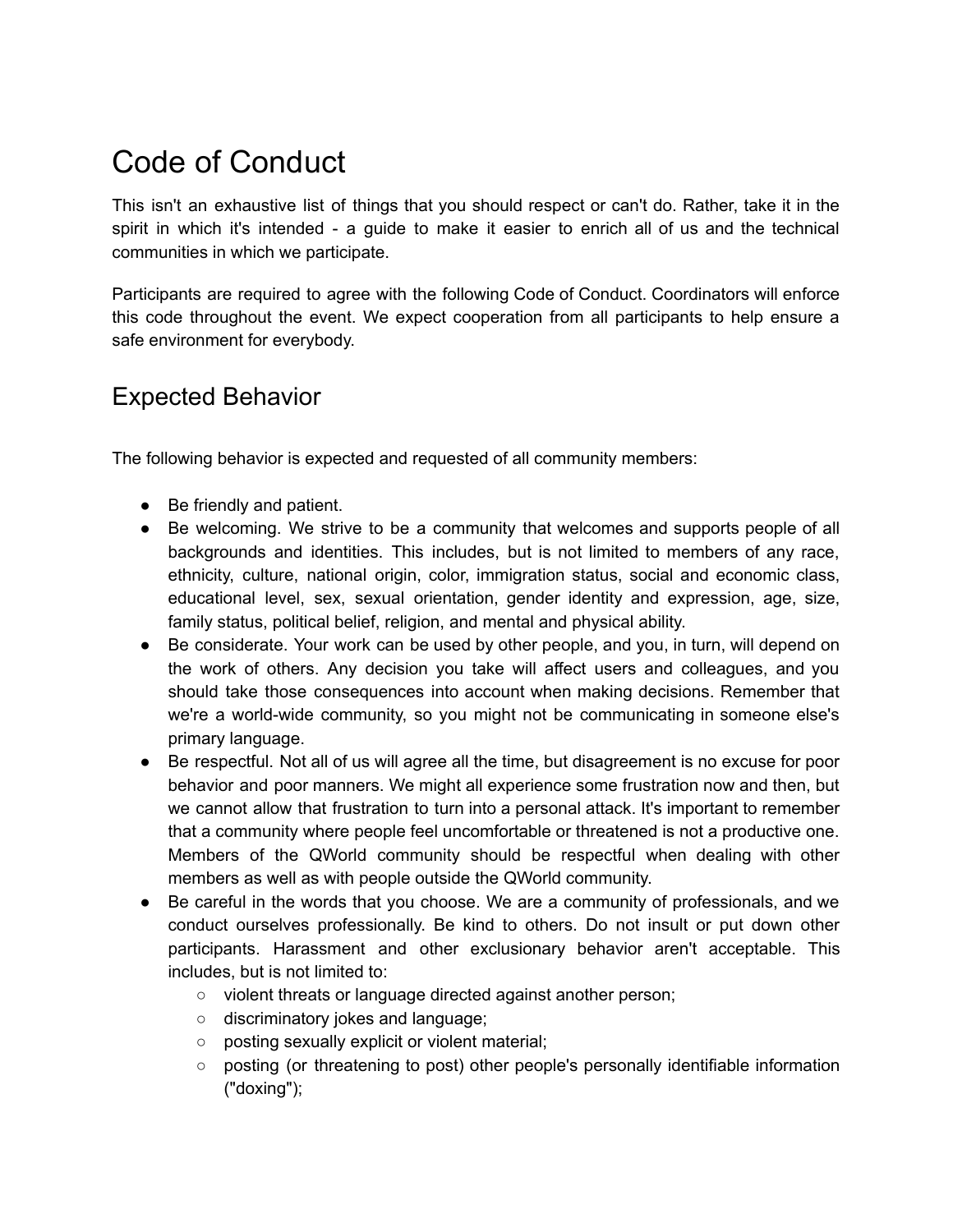- personal insults, especially those using racist or sexist terms;
- unwelcome sexual attention;
- advocating for, or encouraging, any of the above behaviors;
- $\circ$  repeated harassment of others (in general, if someone asks you to stop, then stop).
- When we disagree, try to understand the reason. Disagreements, both social and technical, happen all the time, and QWorld is no exception. It is important that we resolve disagreements and differing views constructively. Remember that we're different. The strength of QWorld comes from its varied community, people from a wide range of backgrounds. Different people have different perspectives on issues. Being unable to understand why someone holds a viewpoint doesn't mean that they're wrong. Don't forget that it is human to err and blaming each other doesn't get us anywhere. Instead, focus on helping to resolve issues and learning from mistakes.
- Coordinators reserve the right to delete excessive self-promotional or commercial materials.
- Content that has been identified as objectionable, inappropriate, or off-topic will be subject to deletion by channel moderators. Posters will receive a warning and risk being blocked from the channel if unacceptable behavior persists.

These decisions are made by QWorld at its sole discretion.

### Consequences of Unacceptable Behavior

Unacceptable behavior from any participants will not be tolerated. Anyone asked to stop unacceptable behavior is expected to comply immediately.

If a participant engages in unacceptable behavior, coordinator(s) may take any action deemed appropriate, up to canceling the project if the unacceptable behavior comes from the mentor or all interns from the project.

### Reporting Guidelines

If you are subject to or witness unacceptable behavior, or have any other concerns, please notify the coordinator(s). You may also directly contact the Ethics [Committee](http://qworld.lu.lv/index.php/contact) of QWorld.

All complaints will be investigated and appropriate steps will be taken to keep the QIntern2022 community safe and friendly, which may include contacting the person responsible for improper content if necessary. All coordinators and others involved will maintain confidentiality with regard to the reporter of an incident.

To discuss a decision, contact the coordinator(s) or the members of the Ethics Committee of QWorld.